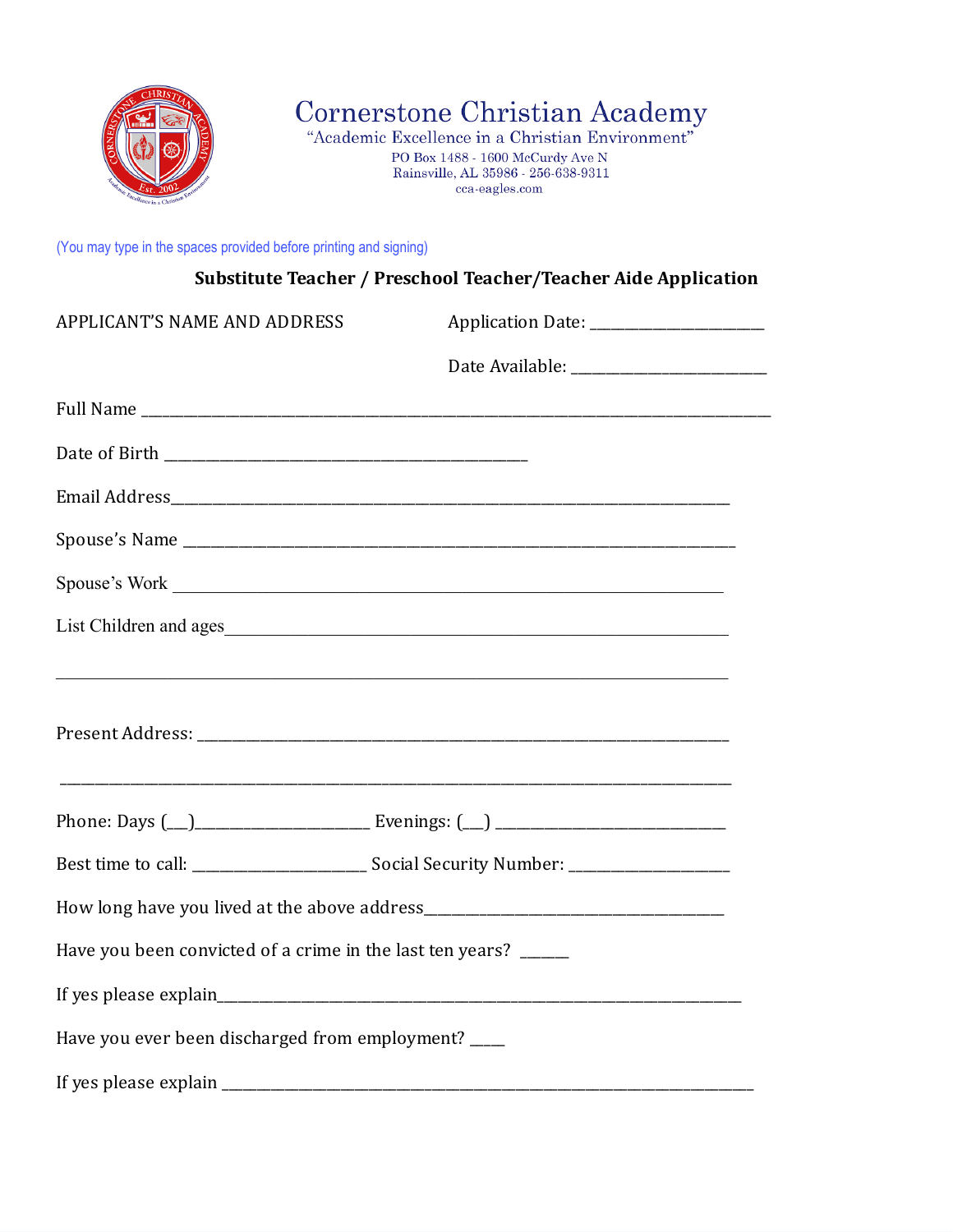### **POSITION DESIRED**

Preschool Teacher\_\_\_\_ Substitute Teacher\_\_\_\_\_ Aide\_\_\_\_

# Please indicate desired age group

| $\sim$<br>` −∠ ∶ | vr    | Δ.<br>vr  | I/T<br>טונ | $\mathbf{C}$ <sup>1</sup><br>1 O U | 2nd              | 2rd<br>ັ | ⊿th        |
|------------------|-------|-----------|------------|------------------------------------|------------------|----------|------------|
| olds             | olds  | olds      |            | Grade                              | Grade            | Grade    | ⌒<br>Grade |
| ςth<br>ັ         | ∠th   | $\tau$ th | oth        | Q <sup>th</sup>                    | $10^{\text{th}}$ | 1 th     | ∣ ∩th      |
| Grade            | Grade | ∍radd     | ⌒<br>drado | Grade                              | ∍rade            | Grade    | Grade      |

Full Time  $\Box$  Part Time

How did you learn about the position for which you are applying?

| SPIRITUAL PREPARATION |
|-----------------------|
|                       |

| What church do you attend? |  |
|----------------------------|--|
|----------------------------|--|

Pastor's Name: \_\_\_\_\_\_\_\_\_\_\_\_\_\_\_\_\_\_\_\_\_\_\_\_\_\_\_\_\_\_\_\_\_\_\_\_\_\_\_\_\_\_\_\_\_\_\_\_\_\_\_\_\_\_\_\_\_\_\_\_\_\_\_\_\_\_\_\_\_\_\_\_

\_\_\_\_\_\_\_\_\_\_\_\_\_\_\_\_\_\_\_\_\_\_\_\_\_\_\_\_\_\_\_\_\_\_\_\_\_\_\_\_\_\_\_\_\_\_\_\_\_\_\_\_\_\_\_\_\_\_\_\_\_\_\_\_\_\_\_\_\_\_\_\_\_\_\_\_\_\_\_\_\_\_\_\_\_

Church Address: \_\_\_\_\_\_\_\_\_\_\_\_\_\_\_\_\_\_\_\_\_\_\_\_\_\_\_\_\_\_\_\_\_\_\_\_\_\_\_\_\_\_\_\_\_\_\_\_\_\_\_\_\_\_\_\_\_\_\_\_\_\_\_\_\_\_\_\_\_\_

| Do you attend church regularly: |  |  |
|---------------------------------|--|--|
|                                 |  |  |

What church activities/responsibilities do you participate in regularly?

Have you ever led someone to Christ? \_\_\_\_\_\_\_\_\_\_\_\_\_\_ if no, could you? \_\_\_\_\_\_\_\_\_\_\_\_\_\_\_\_\_\_\_\_\_\_\_\_

\_\_\_\_\_\_\_\_\_\_\_\_\_\_\_\_\_\_\_\_\_\_\_\_\_\_\_\_\_\_\_\_\_\_\_\_\_\_\_\_\_\_\_\_\_\_\_\_\_\_\_\_\_\_\_\_\_\_\_\_\_\_\_\_\_\_\_\_\_\_\_\_\_\_\_\_\_\_\_\_\_\_\_\_\_\_\_\_\_\_\_\_\_\_\_\_\_\_\_\_\_\_\_\_\_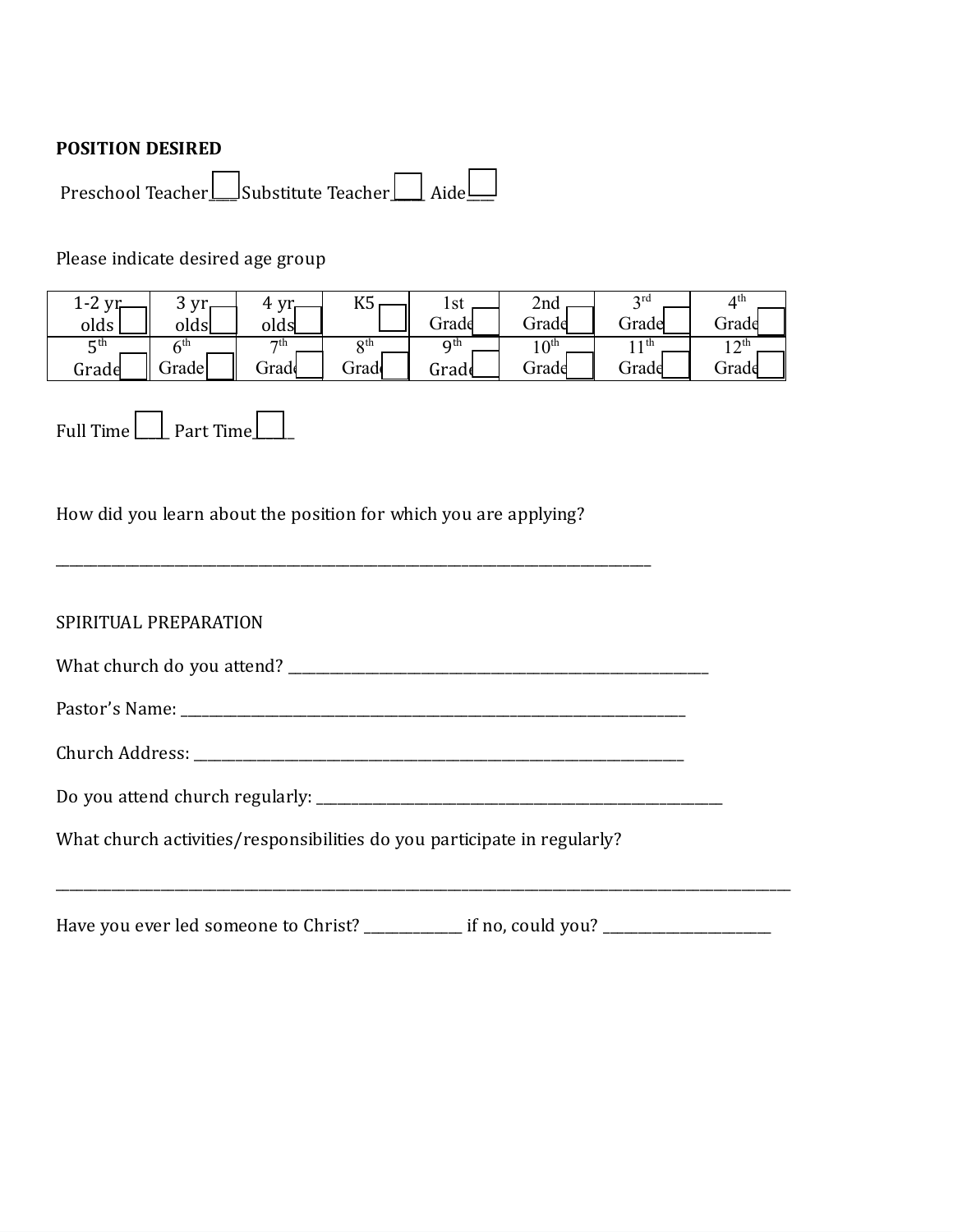### **EDUCATION PREPARATION**

Give full and accurate data regarding your educational development

List schools attended Name/Name Course Degree or Diploma Credit Hours Earned/Year Graduated

High School

College or University

**Special Training** 

#### **EMPLOYMENT HISTORY**

Please start with your current or most recent employer and work backwards for the past ten years. If necessary, you may attach an additional page. If teaching experience, please age group taught.

| Phone Number & Supervisor's Name |
|----------------------------------|
| Reason for leaving               |
|                                  |
|                                  |
|                                  |
|                                  |
|                                  |
| Phone Number & Supervisor's Name |
| Reason for leaving               |
|                                  |
|                                  |
|                                  |
|                                  |
| Phone Number & Supervisor's Name |
| Reason for leaving               |
|                                  |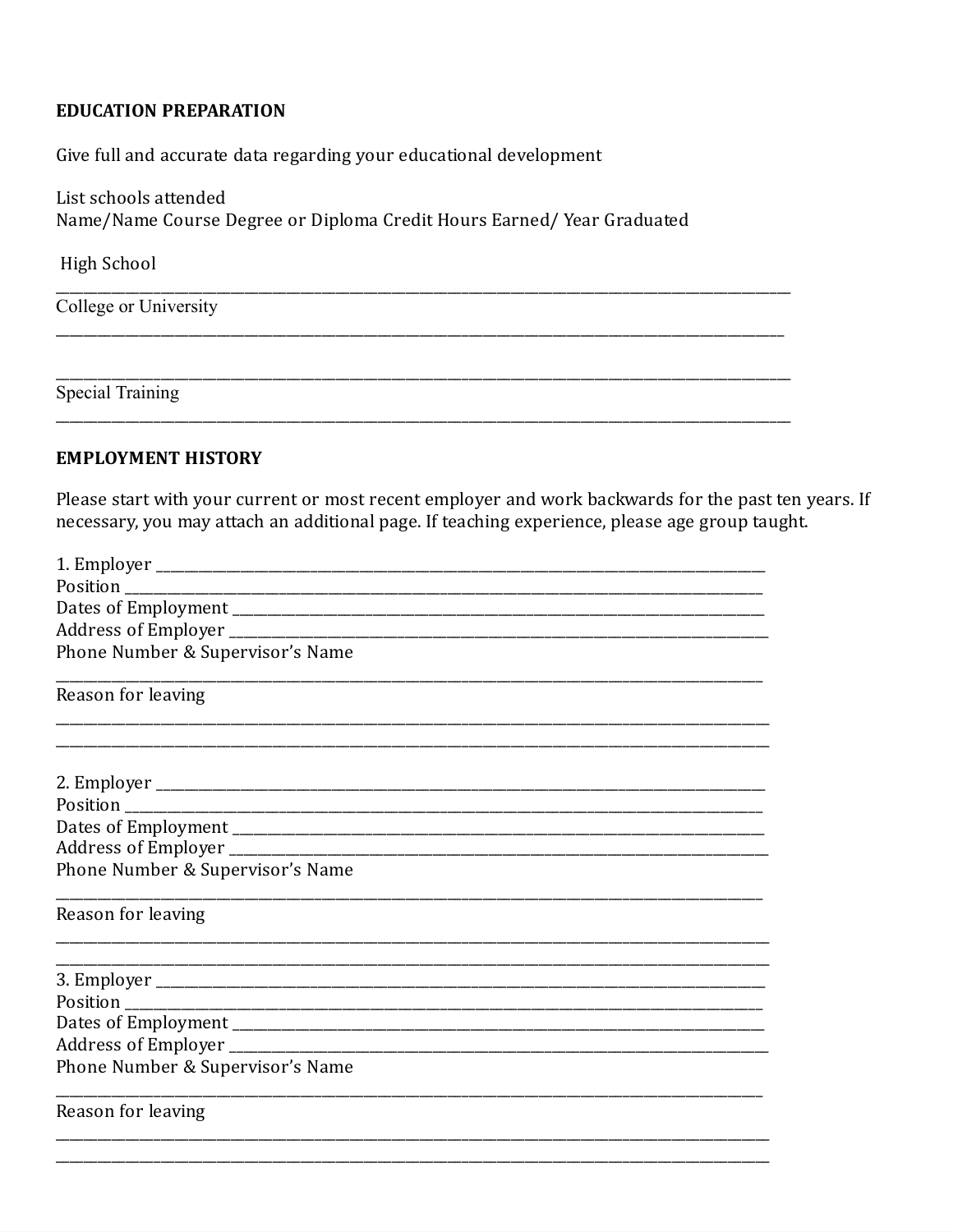## **PERSONAL REFERENCES**

You will need to sign the Reference Release Form that is attached and return it with this application. Do not list family members or relatives for references.

Give three references that are qualified to speak of your *professional training and experience.* List your current or most recent principal or supervisor first.

Reference Give two references that are qualified to speak of your *spiritual life/walk and Christian service*. List your current pastor first.

| 2. |  |  |
|----|--|--|
|    |  |  |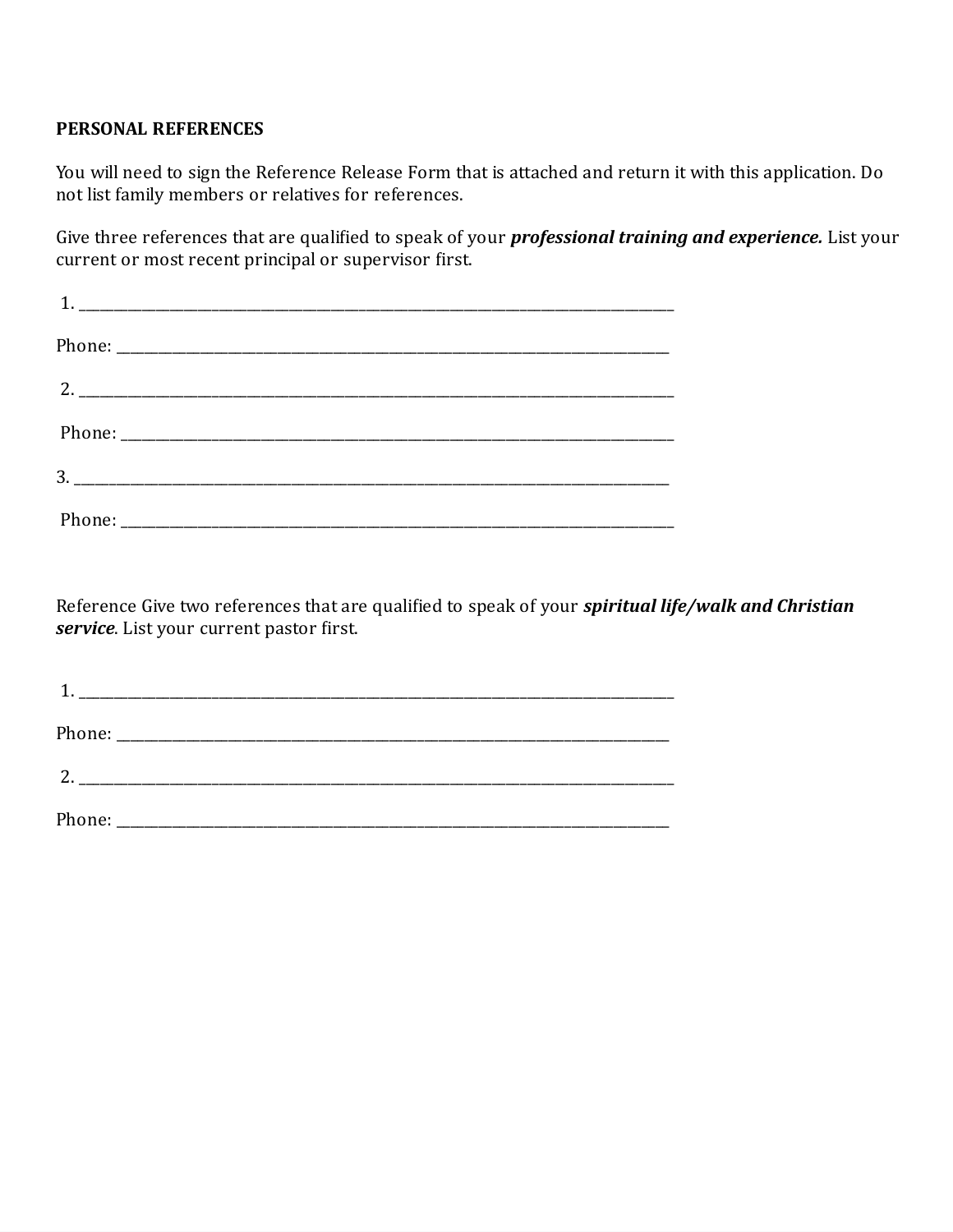Cornerstone Christian Academy PO Box 1488 Rainsville, AL 35986

#### REFERENCE RELEASE AUTHORIZATION

| I have made application for a position as a | with Cornerstone |
|---------------------------------------------|------------------|
| Christian                                   |                  |

Academy. I have authorized the school to thoroughly interview the primary references which I have listed, any secondary mentioned through interviews with primary references, or other individuals who know me and have knowledge regarding my testimony and work record. I also authorize the school to thoroughly investigate my work records and evaluation, my education preparation, and all other matters related to my suitability for employment.

I authorize references and my former employers to disclose to the school all employment records, performance reviews, letters, reports, and other information related to my life and employment, without giving prior notice of such disclosure.

In addition, I hereby release Cornerstone Christian Academy, my former employers, references, and all other parties from any and all claims, demands or liabilities arising out of or in any way related to such investigation or disclosure.

I waive the right to ever personally view any references given to Cornerstone Christian Academy.

I agree that a photocopy or facsimile copy of this document and any signature shall be considered for all purposes as the original signed release on file.

I certify that I have carefully read and do understand the above statements.

Applicant's Name (Print) Date

Applicant's Signature

Applicant's Social Security Number

\_\_\_\_\_\_\_\_\_\_\_\_\_\_\_\_\_\_\_\_\_\_\_\_\_\_\_\_\_\_\_\_\_\_\_\_\_\_\_\_\_\_\_\_\_\_\_\_\_\_\_\_\_\_\_\_\_\_\_\_\_\_\_\_\_\_\_\_\_\_\_\_\_\_\_\_\_\_\_\_\_\_\_\_\_\_\_\_\_\_\_\_\_\_\_\_\_\_\_\_\_\_\_\_

\_\_\_\_\_\_\_\_\_\_\_\_\_\_\_\_\_\_\_\_\_\_\_\_\_\_\_\_\_\_\_\_\_\_\_\_\_\_\_\_\_\_\_\_\_\_\_\_\_\_\_\_\_\_\_\_\_\_\_\_\_\_\_\_\_\_\_\_\_\_\_\_\_\_\_\_\_\_\_\_\_\_\_\_\_\_\_\_\_\_\_\_\_\_\_\_\_\_\_\_\_\_\_

\_\_\_\_\_\_\_\_\_\_\_\_\_\_\_\_\_\_\_\_\_\_\_\_\_\_\_\_\_\_\_\_\_\_\_\_\_\_\_\_\_\_\_\_\_\_\_\_\_\_\_\_\_\_\_\_\_\_\_\_\_\_\_\_\_\_\_\_\_\_\_\_\_\_\_\_\_\_\_\_\_\_\_\_\_\_\_\_\_\_\_\_\_\_\_\_\_\_\_\_\_\_\_

Please answer each of the questions given below as best you can. (Use the back or another sheet of paper if necessary.)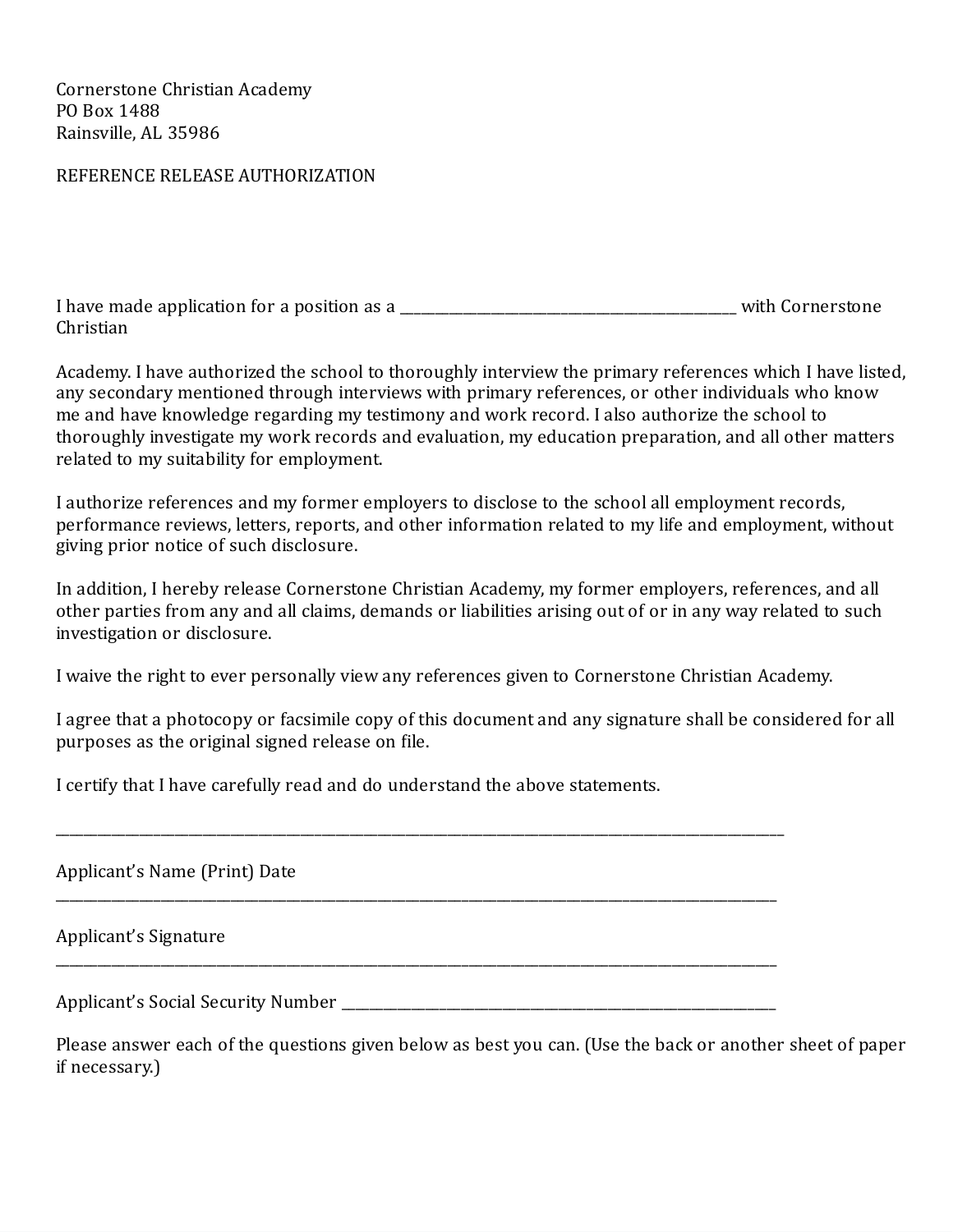| 1. Describe your personal relationship with Jesus Christ. |  |  |
|-----------------------------------------------------------|--|--|
|-----------------------------------------------------------|--|--|

2. Why do you want to work in a Christian School?

3. In what other areas could you contribute to the school (outside the classroom)?

4. Are you familiar with ABeka, Bob Jones?